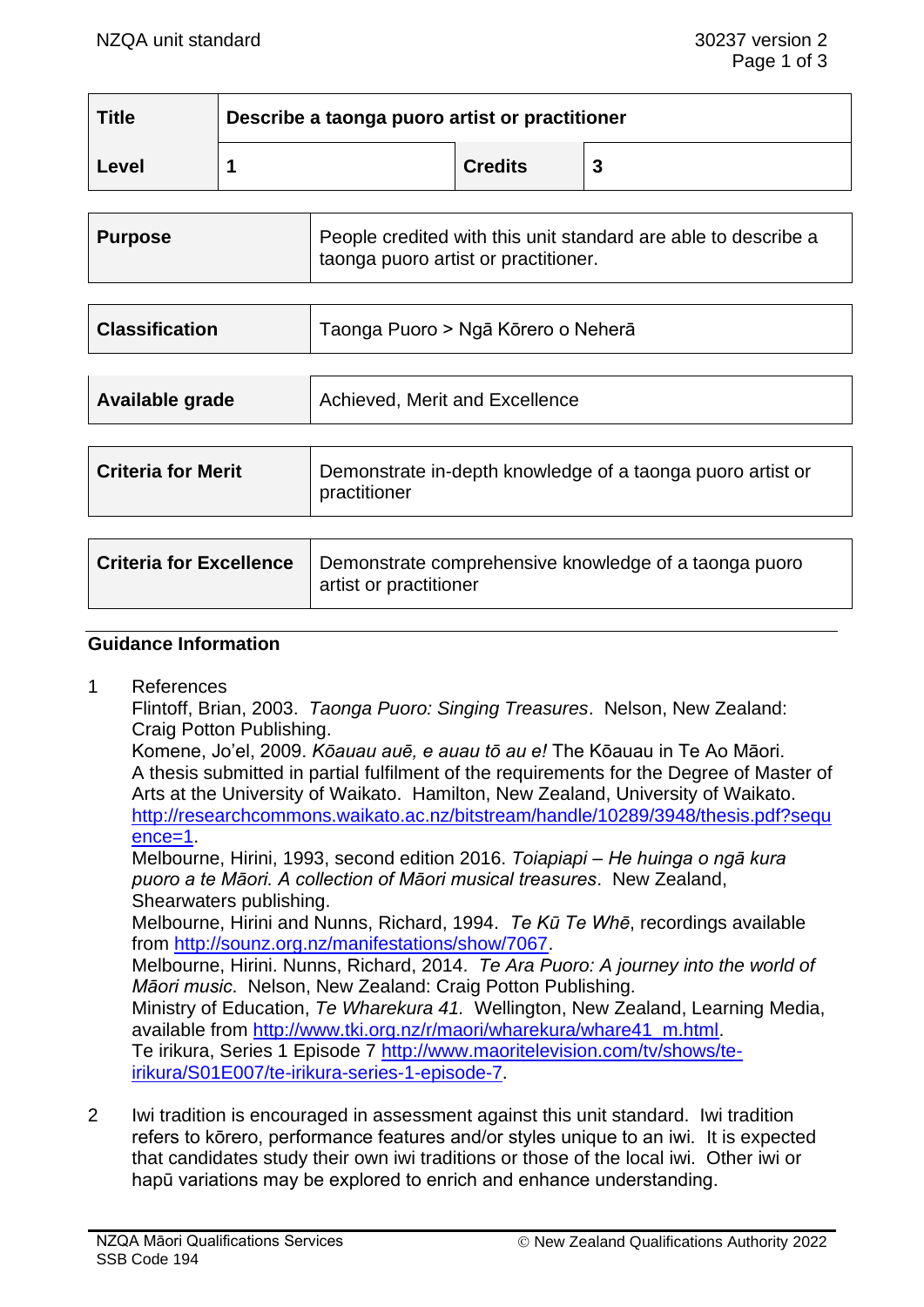- 3 This unit standard is intended to assess essential knowledge and skills required to ensure the survival of taonga puoro.
- 4 For an achieved grade, ākonga must describe a taonga puoro artist or practitioner.

For a merit grade, ākonga must describe a taonga puoro artist or practitioner indepth. This will be evidenced through providing their background kōrero and describing how their achievements came to be and the significance of the achievements.

For an excellence grade, ākonga must comprehensively describe a taonga puoro artist or practitioner. This will be evidenced through describing how the influencing factor impacted on their involvement in taonga and describing the history of a piece of work completed by an individual or rōpū, and its significance to the maintenance and survival of taonga puoro.

### 6 Glossary

*Whakapapa/pepeha* refers to iwi affiliations and place of birth; *Achievements* refer to awards, accolades, successes, and triumphs within the te ao; *Background kōrero* refers to stories of people associated with taonga puoro, their upbringing and background and may include their hapū, marae, and/or tūrangawaewae; where they grew up; schooling; family etc; *A taonga puoro artist* refers to a person who is well known for their artistry such as a

musician, carver, performing artist; *A taonga puoro practitioner* refers to a person who practices the art form at community level.

7 All sources of information must be acknowledged.

# **Outcomes and performance criteria**

### **Outcome 1**

Describe a taonga puoro artist or practitioner.

Range may include but is not limited to – a performer/player, a taonga puoro maker, a composer, a tutor; evidence of one is required.

#### **Performance criteria**

- 1.1 Taonga artist or practitioner is described in terms of their whakapapa/pepeha.
- 1.2 Taonga puoro artist or practitioner is described in terms of their acknowledgements and involvement within te ao puoro.
	- Range acknowledgements and involvement may include but are not limited to – awards, accolades, successes, triumphs within whānau, hapū iwi and hapori.